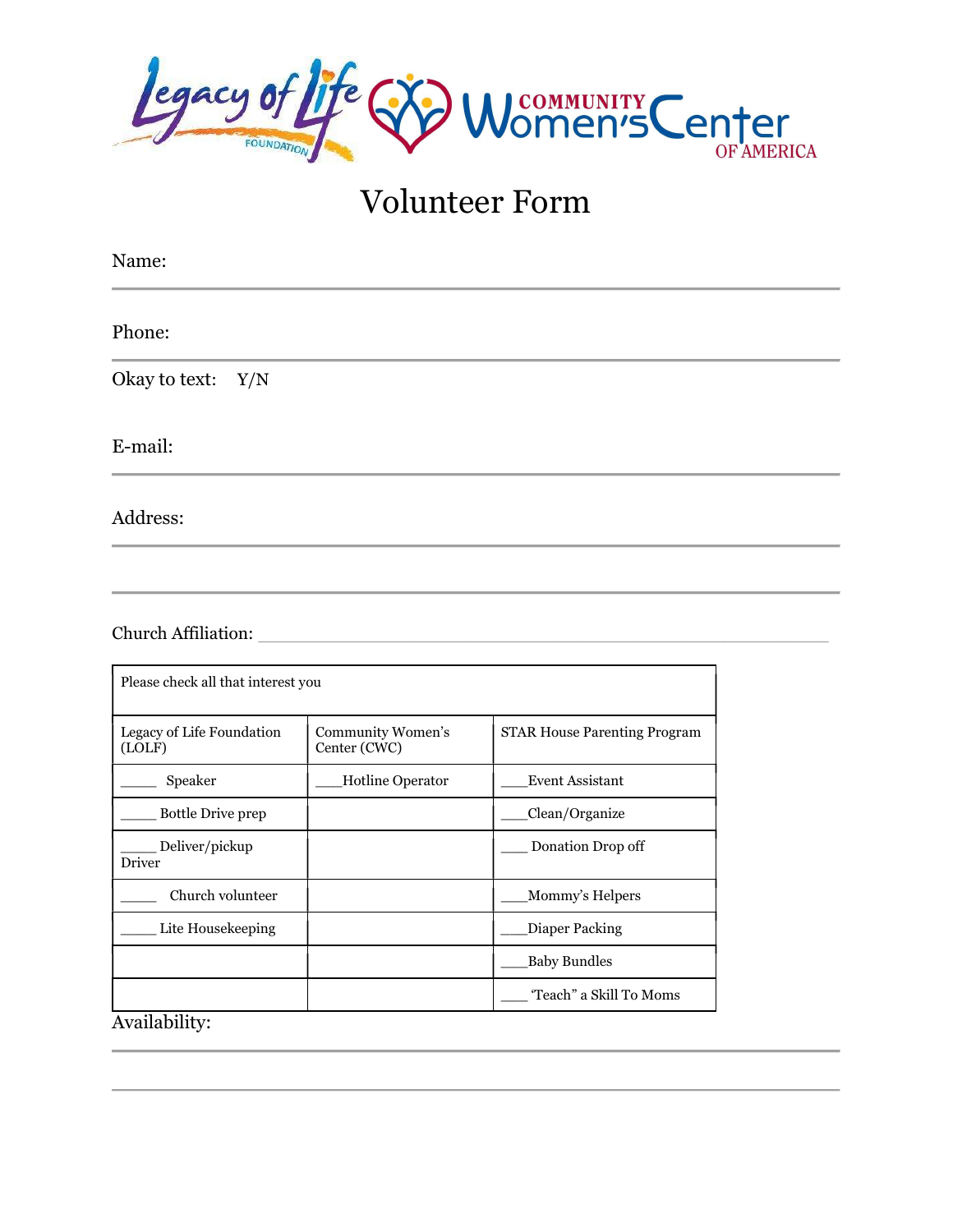

### STATEMENT OF FAITH

I, the same of the staff member/volunteer for the Legacy of Life Foundation, Inc. dba Community Women's Centers of America, promise to uphold the teachings of the Magisterium of the Catholic Church in my ministry to women in crisis pregnancies. Through this ministry, I will always speak and act in accordance with the statements below in order to further the pro-life mission of the Legacy of Life Foundation dba Community Women's Centers of America.

At the Legacy of Life Foundation, Inc. dba Community Women's Centers of America we do not support or refer clients for any form of abortion, whether medical, surgical or partial-birth abortion, regardless of the client's personal and/or health circumstances. We believe every abortion is evil and "gravely contrary to moral law"<sup>1</sup>, and that this teaching cannot be changed.

At the Legacy of Life Foundation, Inc. dba Community Women's Centers of America we do not support or recommend any form of artificial contraception, including the morning after pill. We believe direct sterilization or contraception is intrinsically evil because it makes procreation impossible. <sup>2</sup> Instead, we support Natural Family Planning, which reflects the dignity of the human person within the context of marriage and family life, promotes openness to life and recognizes the value of the child. <sup>3</sup>

At the Legacy of Life Foundation, Inc. dba Community Women's Centers of America we do not support or recommend In-Vitro Fertilization or similar forms of reproductive technology. We believe that by separating the sexual and procreative acts, these forms of technology are contrary to the dignity of the human person and the sanctity of marriage. <sup>4</sup>

My signature below declares my statement of faith and my support of the views of the Legacy of Life Foundation, Inc. dba Community Women's Centers of America as professed by the Catholic Church.

Signature Date

This CERTIFICATE is executed on the date indicated below (the "Effective Date") by

\_\_\_\_\_\_\_\_\_\_\_\_\_\_\_\_\_\_\_\_\_\_\_\_ \_\_\_\_\_\_\_\_\_\_\_\_\_\_\_\_\_\_\_

4 CCC, 2377

<sup>&</sup>lt;sup>1</sup> Catechism of the Catholic Church, 2271

<sup>&</sup>lt;sup>2</sup> CCC, 2370

<sup>&</sup>lt;sup>3</sup> CCC, 2399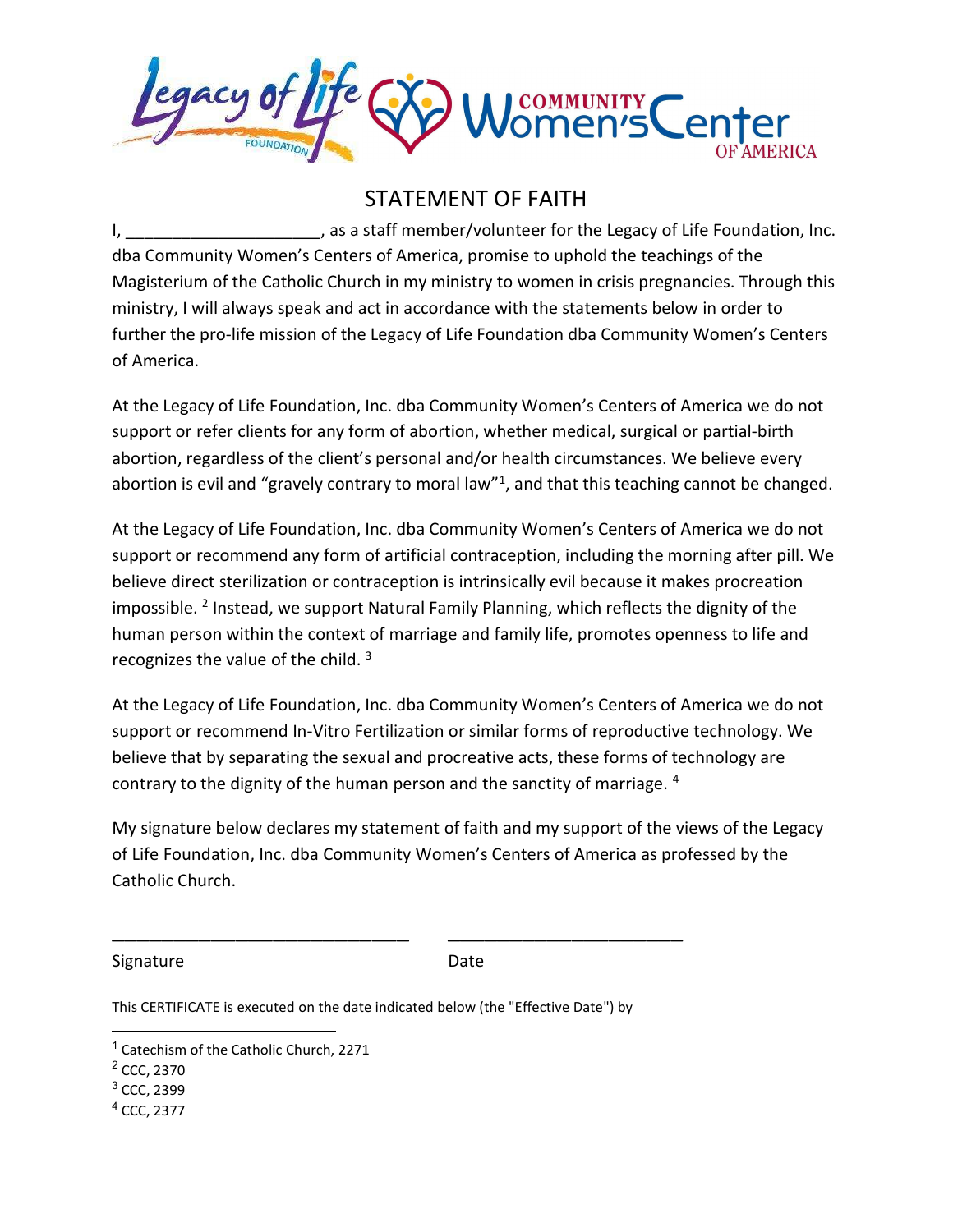COMMUNITY Center

Non-disclosure Agreement Page 1 of 2 CONFIDENTIAL

### Non-Disclosure Certificate

This certificate is executed on the date indicated below (the "Effective Date") by

\_\_\_\_\_\_\_\_\_\_\_\_\_\_\_\_\_\_\_\_\_\_\_\_\_\_\_\_\_\_\_\_\_\_\_\_\_\_\_\_\_\_\_\_\_\_\_\_\_\_\_\_, whose principal mailing address is

(the "Signatory")

WHEREAS the Signatory and the Legacy of Life Foundation, Inc. (the "Foundation") (together with the Signatory, the "Parties") anticipate that they will be participating in planning, discussions, and/or research wherein the Foundation might share information with the Signatory that the Foundation considers to be proprietary and confidential ("Confidential Information"); and

WHEREAS the Parties agree that Confidential Information of the Foundation might include, but not be limited to information concerning the Foundation's (1) business and/or fundraising plans, methods, and practices; (2) personnel, donors, customers, and suppliers; (3) inventions, processes, methods, products, patent applications, and other proprietary rights; and/or (4) specifications, drawings, sketches, models, samples, tools, computer programs, technical information, or other related information;

NOW, THEREFORE, the Signatory certifies as follows:

 1. The Signatory shall refrain from disclosing Confidential Information to any third party without prior written approval from the Foundation and shall protect such Confidential Information from inadvertent disclosure to a third party using the same care and diligence that the Signatory uses to protect its own proprietary and confidential information, but in no case less than reasonable care. The Signatory shall ensure that each of its employees, officers, directors, or agents who has access to Confidential/Information disclosed under this Agreement is informed of its proprietary and confidential nature and shall be required to execute a Non-Disclosure Certificate.

 2. The Signatory shall honor any request from the Foundation to promptly return or destroy all copies of Confidential Information disclosed and all notes related to such Confidential Information. The Signatory agrees that the Foundation will suffer irreparable injury if its Confidential Information is made public, released to a third party, or otherwise disclosed in breach of this Certificate and that the Foundation shall be entitled to obtain injunctive relief against a threatened breach or continuation of any such breach and, in the event of such breach, may be entitled to an award of actual and exemplary damages from any court of competent jurisdiction.

3. The Signatory acknowledges that nothing in this Certificate will prohibit the Signatory from developing or having developed for it products, concepts, systems or techniques that are similar to or compete with the products, concepts, systems or techniques contemplated by or embodied in the Confidential Information provided that the Signatory agrees to not violate any of its obligations under this Certificate in connection with such development.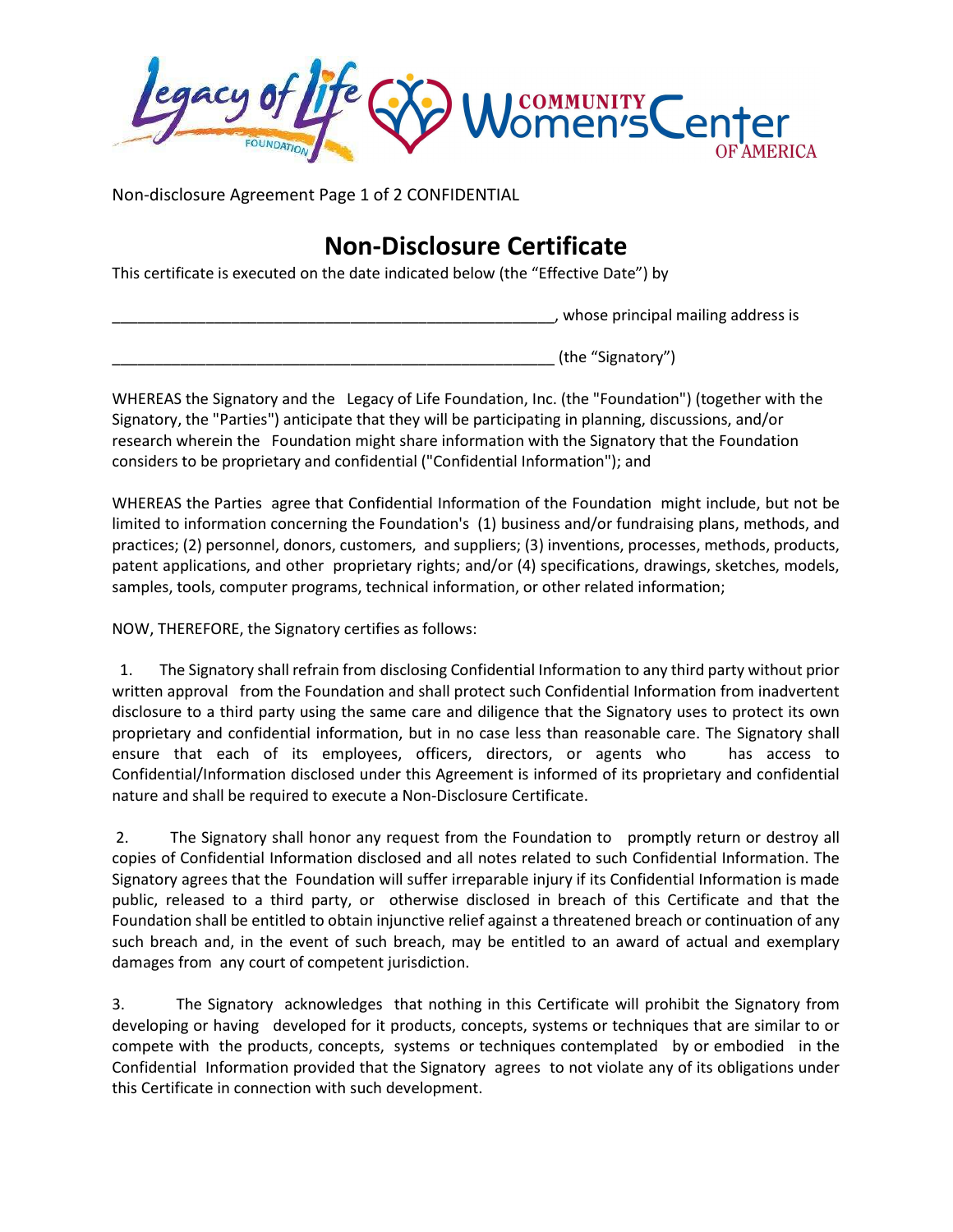**JCOMMUNITY** Center

Non-disclosure Agreement Page 2 of 2 CONFIDENTIAL

4. Notwithstanding the above, the Signatory acknowledges that information shall not be deemed Confidential Information and the Signatory shall have no obligation to hold in confidence such information, where such information:

a) Is already known to the Signatory, having been disclosed to the Signatory by a third party without such third party having an obligation of confidentiality to the Foundation; or

b) Is or becomes publicly known through no wrongful act of the Signatory its employees, officers, directors, or agents; or

c) Is independently developed by the Signatory without reference to any Confidential Information

d) Is approved for release (and only to the extent so approved) by the Foundation; or

e) Is disclosed pursuant to the lawful requirement of a court or governmental agency or where required by operation of law.

5. The Signatory acknowledges that nothing in this Certificate shall be construed to constitute an agency, partnership, joint venture, or other similar relationship between the Parties.

EXECUTED THIS\_\_\_\_\_\_\_\_\_\_\_\_\_\_\_\_\_\_\_\_DAY OF\_\_\_\_\_\_\_\_\_\_\_\_\_\_\_\_\_\_\_\_\_\_,20\_\_\_

 X\_\_\_\_\_\_\_\_\_\_\_\_\_\_\_\_\_\_\_\_\_\_\_\_\_\_\_\_ (signature)

ACKNOWLEDGED BY LEGACY OF LIFE FOUNDATION, INC.

X\_\_\_\_\_\_\_\_\_\_\_\_\_\_\_\_\_\_\_\_\_\_\_\_\_\_\_\_\_\_\_\_\_\_\_\_\_\_\_\_\_\_\_\_\_\_\_\_\_\_\_\_\_\_\_\_\_\_\_\_\_\_\_\_\_\_\_\_\_ BY: MARIE JOSEPH EXECUTIVE DIRECTOR

DATE: \_\_\_\_\_\_\_\_\_\_\_\_\_\_\_\_\_\_\_\_\_\_\_\_\_\_\_\_\_\_\_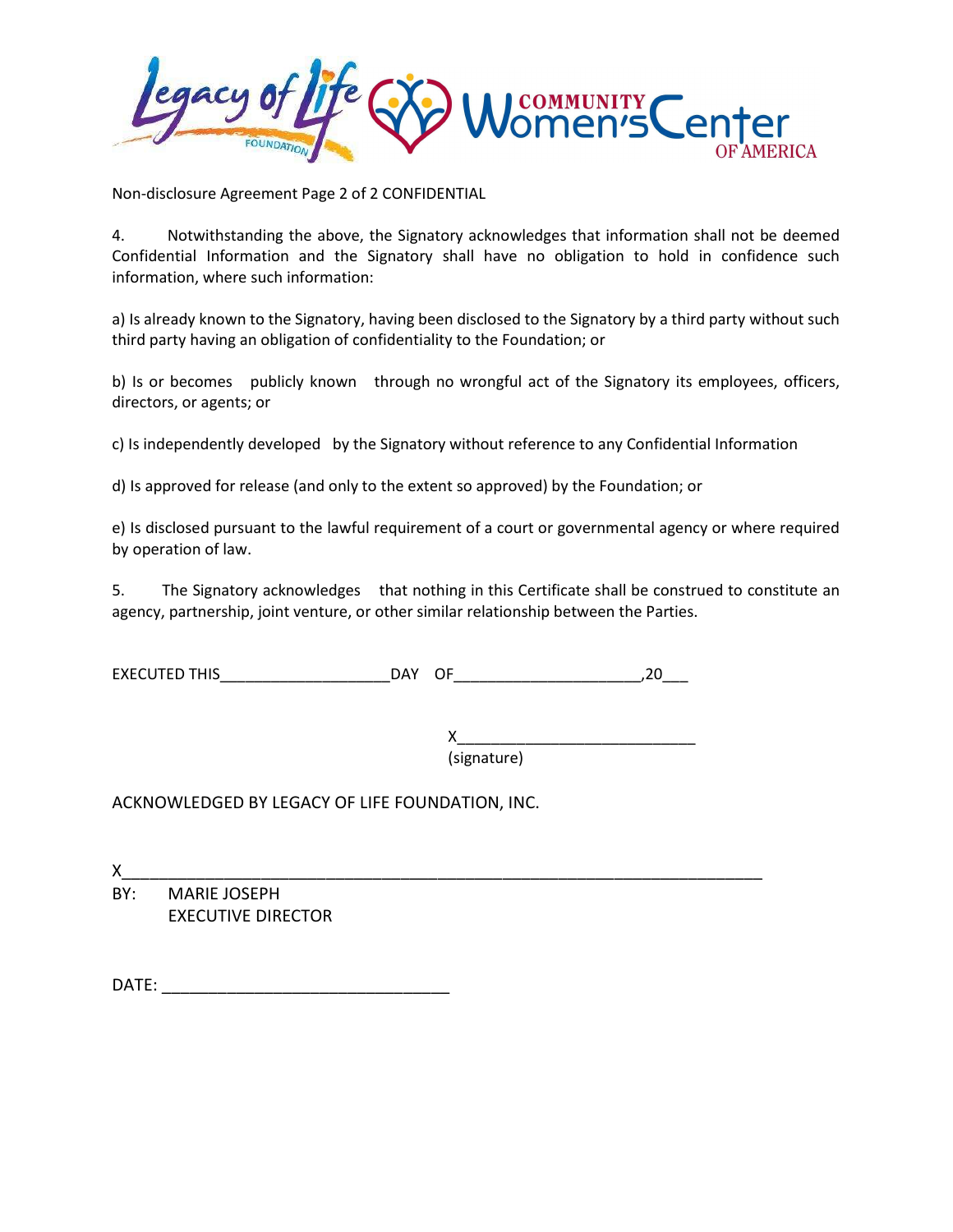

## Volunteer Protocol

"You are the light of the World…."

#### Confidentiality

All volunteers of the Legacy of Life Foundation may be exposed to information which is confidential and/or privileged and proprietary in nature. It is the policy of the Legacy of Life Foundation that such information must be kept confidential both during and after volunteer service. Any information concerning clients, former clients, our staff, or volunteers, is considered confidential. "Confidential" means that you are free to talk about Legacy of Life Foundation and its program offerings in general, and you are free to talk about your involvement with program delivery but you are not permitted to disclose clients' names or talk about them in ways that will make their identity known. You are not permitted to use any information about client services or center operations gained during your volunteer term for research or other public purposes.

#### Personal Information

While you are working with clients, it is expected that you will have warm and professional interactions with them. We hope that you will have a great time helping them to grow and develop. At the same time, it is very important that you avoid disclosing any personal information about yourself or your life, since all of the programs are centered on helping the clients to explore and improve their own lives. Examples of personal information that should not be shared with clients include: personal contact information, personal and/or identifying information about your family matters and family members, personal medical, financial or psychological history, personal feelings or views on controversial political or religious topics, and any other information that might make it possible for clients to make intentional or accidental contact with you beyond your service shift and your capacity as a volunteer with the Legacy of Life Foundation. You are also asked to refrain from sharing any personal information about other volunteers or staff members.

#### **Spirituality**

Spirituality is an important part of the work we do at the Legacy of Life Foundation. However, we do serve clients from diverse religious, cultural and social backgrounds. Not all clients have the same degree of comfort with explicit discussions about faith and spirituality, so we ask that all volunteers communicate in ways that will make every client feel welcomed and comfortable. If you are not sure about what kinds of spiritual subject matter is suitable, please consult the Director of Client Services for further information.

#### No Judgment

We aim to meet our clients where they are. Many of our clients might have home and family environments that are very different from ours. Our clients might share details about their lives that we might find unfamiliar or shocking. It is important that we maintain our composure and also refrain from commenting in ways that might embarrass or make our clients feel uncomfortable about various aspects of their lives including: housing conditions, relationship history, parenting styles, education level, spiritual maturity. If you have any concerns about a